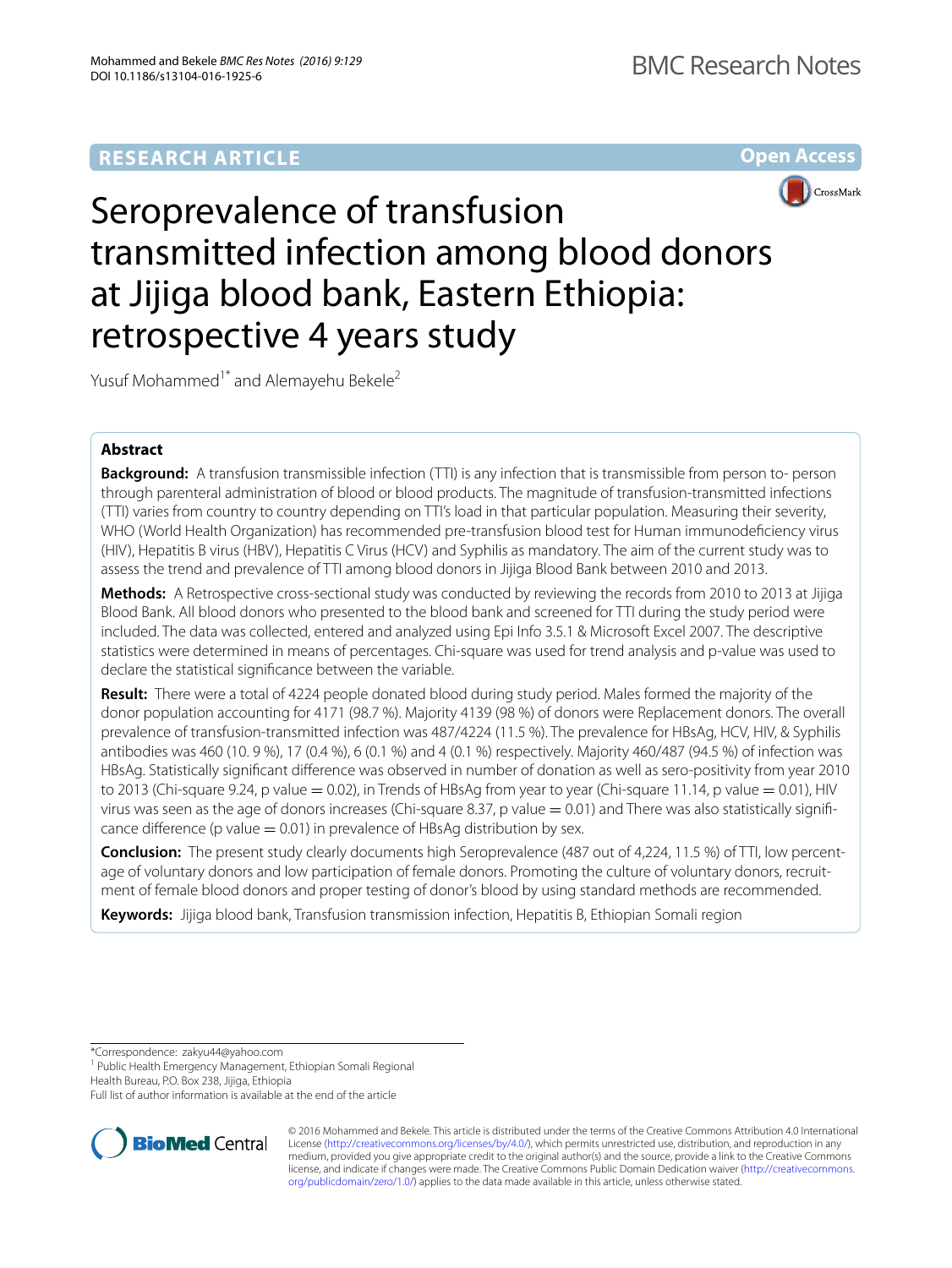### **Background**

Blood transfusion is a life-saving intervention and millions of lives are saved each year globally through this procedure. However, blood transfusions are associated with certain risks which can lead to adverse consequences. It may cause acute or delayed complications and carries the risk of the trans- mission of infections. Globally, more than 81 million units of blood are donated each year [\[1](#page-5-0)].

Blood transfusion is a therapeutic procedure, as there is no genuine substitution. But contaminated blood transfusion can transmit infectious diseases and can be fatal instead of saving life [\[2](#page-5-1)]. Evaluation of data on the prevalence of transfusion transmissible infections (TTIs) namely HIV, HBV, HCV and syphilis antibodies among blood and plasma donors permit an assessment of the occurrence of infections in the blood donor population and consequently the safety of the collected donations. It also gives an idea of the epidemiology of these diseases in the community. Transfusion associated infections continue to be a big threat [\[3](#page-5-2)].

Transfusion transmissible infections can be classified as viral, bacterial and parasitic infections. The most commonly encountered transfusion infection is of viral origin. In many cases, post transfusion diseases have been caused by human immunodeficiency virus (HIV), hepatitis B and C virus [\[4](#page-5-3)]. Prevalence of HBV infection varies greatly in different parts of the world. The World Health Organization (WHO) has classified HBV prevalence into high endemicity ( $>8$  %), intermediate (2–7 %) and low endemicity  $(<2 %)$  [[5\]](#page-5-4).

Worldwide about 350 million people have chronic hepatitis B virus (HBV) infection, and about 125 million have been infected with hepatitis C virus (HCV), putting viral HBV and HCV infection among the world's greatest infectious disease problems. These diseases are therefore important candidates for public health measures aimed at prevention, early diagnosis and treatment [\[6](#page-5-5)].

The discovery of (TTIs) has heralded a new era in blood transfusion practice worldwide with emphasis on two fundamental objectives, safety and protection of human life. Blood safety remains an issue of major concern in transfusion medicine in Ethiopia [\[7\]](#page-5-6).

Estimating the prevalence of TTIs, namely HBV, HCV, HIV and syphilis antibodies or antigen, among blood donors can reveal the problem of unnoticeable infections in healthy-looking members of the general population and also provide data that is important in formulating the strategies for improving the management of a safe blood supply. In addition it can give us a guide to the magnitude of some sexually transmitted infections in the community  $[1, 8, 9].$  $[1, 8, 9].$  $[1, 8, 9].$  $[1, 8, 9].$  $[1, 8, 9].$  $[1, 8, 9].$ 

In Jijiga, the main source of blood donation is replacement donors and most of them are patient's relatives or friends. Proper screening of blood and selection of the donors is very important to insure a safe blood supply. It is mandatory to test each donor's blood for syphilis by a Venereal Disease Reference Laboratory (VDRL), and for HBsAg, anti-HCV, and anti-HIV.

Available data on the seroprevalence and distribution of these blood borne pathogens is not available or no study has been done. The purpose of this study was to estimate the prevalence of serological markers of HBV, HCV, HIV, and syphilis antibodies among blood donors in Jijiga blood bank in Jijiga.

### **Methods**

### **Study area**

The data was collected from the blood bank of Jijiga. Jijiga blood bank serves Karamara hospital (Hospital serving as Referral Hospital in Ethiopia Somali Region). The blood bank is situated in the Jijiga town, and is found 626 km east from the capital city, Addis Ababa. Karamara hospital Provides health services to the local as well as for population coming from different zone of the region.

#### **Study design**

It was blood bank based retrospective analysis of consecutive blood donors' summary monthly records from January 2010 to December 2013 (4 years) conducted at the regional blood transfusion center (Jijiga blood bank).

#### **Study population**

Blood donors attended the Jijiga blood bank during 4 years period and those screened for hepatitis B, hepatitis C, HIV and syphilis antibodies.

#### **Study variable**

The dependent variable of this study was HIV-, HBsAg, HCV, and syphilis test result, whereas the independent variables were sex, age.

#### **Laboratory tests**

During 4 years blood sample was collected and tested in the Jijiga blood bank of Ethiopian Somali Region. HBsAg, anti-HCV, was tested by Microwell ELISA Test J. Mitra and Co Pvt Ltd. India the kit has a sensitivity of 100 % and specificity of 99.7 %. Anti-HIV were screened by using ELISA (Vironstiks) kit developed by bioMereux SA and Company Ltd., Marcy-IEtoile, France) has a sensitivity of 100 % and specificity of 99.7 %. Laboratory diagnosis for syphilis: serum from all donors was tested for the presence of treponemal antibodies using rapid plasma reagin test (RPR) following the manufacturer's instructions (RPR, Wampole Laboratories, Princeton, NJ, USA).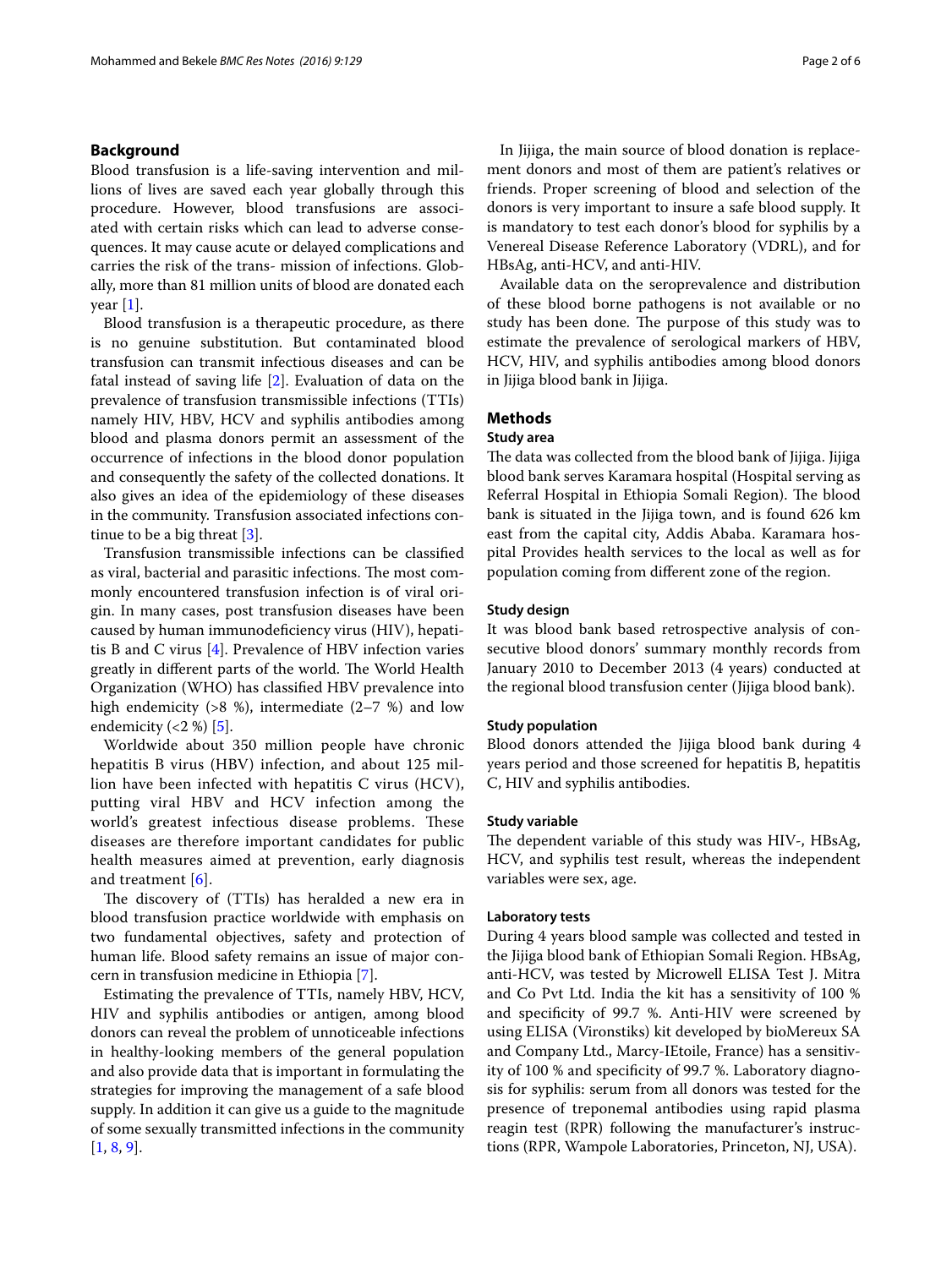#### **Statistical analysis**

The data was collected, entered and analyzed using Epi Info 3.5.1 and Microsoft Excel 2007. The data were double entered; validated for data entry errors and subsequently analyzed. We presented our data in the form of tables. The descriptive statistics were determined in means of percentages. Chi square was used for trend analysis and *P* value was used to calculate statistical significances.

### **Ethical issues**

The study was approved by our institutional ethical committee and Curative Core process of Regional Health Bureau. However, because of the nature of the study (retrospective review of blood donors' records), informed consent was not got from the study subjects.

### **Limitation**

The current study was based on retrospective review of monthly summary record at Jijiga blood bank, which limits the independent variables to only sex, age. Low female participation and generalization to the general blood donors and the absence of confirmatory tests for HIV, HBV and HCV are also among limitation.

### **Results**

#### **Socio demographic characteristics**

Starting from January 2010 to December 2013, the total numbers of people gave blood were 4224. Among the donors visited Jijiga blood bank over past 4 years, male constitutes the majority 4171 (98.7 %) of the donors, while females make up 53 (1.3 %). The most common age group of donors was found to be 26–35 years (46 %)

### <span id="page-2-0"></span>**Table 1 Socio-demographic characteristics of blood donors at Jijiga blood bank, Eastern Ethiopia from January 2010 to December 2013 (n = 4224)**

| Age group      | <b>Number of donated</b> | Percentage (%) |  |  |
|----------------|--------------------------|----------------|--|--|
| $16 - 25$      | 1208                     | 28.6           |  |  |
| $26 - 35$      | 1965                     | 46.5           |  |  |
| $36 - 45$      | 836                      | 19.8           |  |  |
| $46 - 55$      | 197                      | 4.7            |  |  |
| >55            | 18                       | 0.4            |  |  |
| Total          | 4224                     | 100.0          |  |  |
| Sex            |                          |                |  |  |
| Male           | 4171                     | 98.7           |  |  |
| Female         | 53                       | 1.3            |  |  |
| Total          | 4224                     | 100.0          |  |  |
| Types of donor |                          |                |  |  |
| Replacement    | 4139                     | 98.0           |  |  |
| Voluntary      | 85                       | 2.0            |  |  |
|                | 4224                     | 100.0          |  |  |

followed by age group of 16–25 years (27.9 %), while the least age group was >55 (0.4). Majority 4139 (98 %) of donors were replacement donors, while voluntary donors constitutes 2 % (Table [1\)](#page-2-0).

### **Trends of transfusion transmissible infection**

Out of 4224 blood units collected, 487 units that tested positive for any of the TTI tested giving an overall positivity rate 11.5 %. No co-infection reported during this study period. Of all the TTI, hepatitis B form majority of infection 460/4224 (10.9 %), followed by hepatitis C 17 (0.4 %), while the least percentage was HIV and syphilis 6  $(0.1 \%)$ , 4  $(0.1 \%)$  respectively. High percentage of TTI was reported in 2010 (14.1 %), followed by 2012 (12.4 %), while least was reported on 2011 (10.1 %). High percentage (13.9 %) of HBV was reported in 2010, followed by 2012 (11.6 %), the least was reported in 2011 (9.4 %). There was statistically significant (Chi square  $= 9.24$  P value  $= 0.02$ ) change in sero-positivity from year 2010 to 2013. Trends of Hepatitis B also statistically significant from year to year (Chi square  $= 11.14$  P value  $= 0.01$ ). All TTIs types were reported in 2011 and 2013, while syphilis cases were not reported in 2010 and 2012 (Table [2](#page-3-0)). When grouping (HCV, HIV, and syphilis) by years, the percentage was increasing from year 2010 (0.3 %), 2011 (0.6 %), 2011 (0.8 %), and decline in 2013 (0.7 %), but there was no statistically significant change (P  $value = 0.576$  (Table [2\)](#page-3-0).

### **Seroprevalence of HIV, HBV, HCV and syphilis**

Highest prevalence of transfusion transmitted infection was within age group 36–45 years (12.8 %) followed by >45 (12.1 %), and the least affected age group were 16–35 (11.2 %). HBsAg and HCV was reported from all age group of donors, while HIV and syphilis was not seen in all age group >45. There was no statistically significant change in TTI as the age of donors increased except for HIV (P value  $= 0.01$ ).

All types of TTI were reported from male donors, while HBsAg and syphilis was not reported from female's donors. From all types of TTI only HBV (P value  $= 0.01$ ) show statistically significant difference between male and females donors (Table [3\)](#page-3-1).

During our study, majority 460/487 (94.5 %) of infection was HBsAg, followed by HCV 17 (3.5 %), HIV 6  $(1.2 \%)$ , the least was syphilis [4](#page-3-2)  $(0.8 \%)$  (Table 4).

### **Discussion**

The results of this study showed the prevalence of major TTIs (HBV, HCV, HIV and syphilis antibodies) among blood units donated in Jijiga blood Bank of Ethiopian Somali Region from 2010 to 2013. In this study over the 4 year period, the total annual number of blood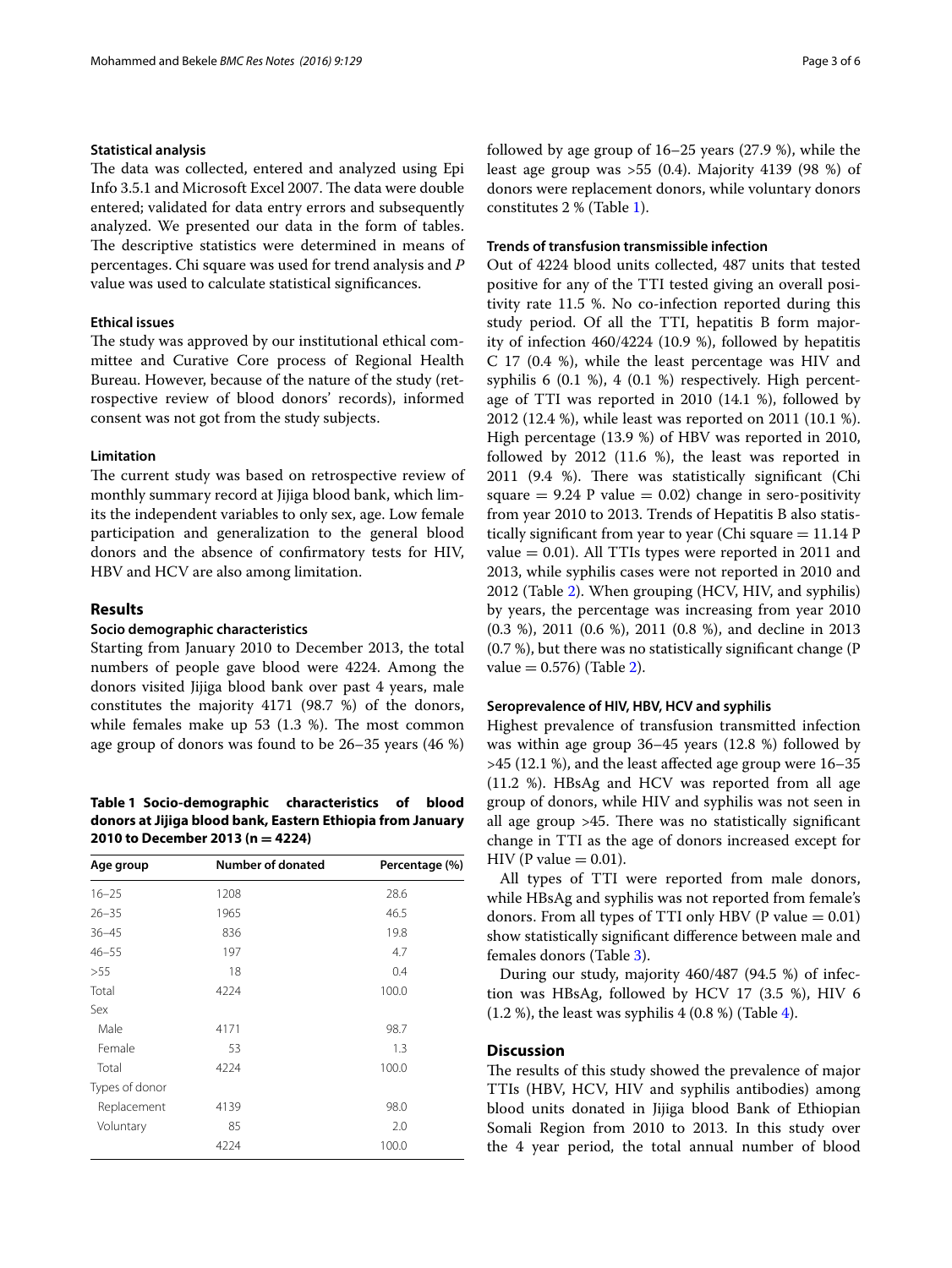| Year | <b>Total tested</b> | $HBSAq + ve$ | $HCV + ve$ | $HIV + ve$  | Syphilis $+ve$ | (HCV, HIV, Syphilies +ve) | Total $+ve$  |
|------|---------------------|--------------|------------|-------------|----------------|---------------------------|--------------|
| 2010 | 729                 | 101 (13.9 %) | $(0.1\% )$ | 1 (0.1 %)   | 0(0)           | $2(0.3\%)$                | 103 (14.1 %) |
| 2011 | 774                 | 73 (9.4 %)   | $3(0.4\%)$ | 1 (0.1 %)   | $(0.1\% )$     | $5(0.6\%)$                | 78 (10.1 %)  |
| 2012 | 136                 | 132 (11.6 %) | 8(0.7%)    | $(0.1\% )$  | 0(0)           | 9(0.8)                    | 141 (12.4 %) |
| 2013 | 585                 | 154 (9.7 %)  | $5(0.3\%)$ | $3(0.2\% )$ | $3(0.2\%)$     | 11(0.7%)                  | 165 (10.4 %) |
|      |                     | $P = 0.01$   | $P = 0.24$ | $P = 0.92$  | $P = 0.33$     | $P = 0.567$               | $P = 0.02$   |

<span id="page-3-0"></span>**Table 2 Year wise infected cases of HIV, HBV, HCV and syphilis from January 2010 to December 2013 at Jijiga blood bank, Eastern Ethiopia (n = 4224)**

<span id="page-3-1"></span>**Table 3 Distribution of transfusion transmitted infection by socio demographic factors at Jijiga blood bank, Ethiopian Somali Region between 2010 and 2013 (n = 4224)**

| Socio demographic variable | <b>Tested</b> | HBsAq $+ve$ (%) | $HCV + ve$ (%) | $HIV + ve (%)$ | Syphilis $+ve(%)$ | <b>Total</b> |
|----------------------------|---------------|-----------------|----------------|----------------|-------------------|--------------|
| Age group                  |               |                 |                |                |                   |              |
| $16 - 35$                  | 3173          | 338 (10.7 %)    | $11(0.3\%)$    | 2(0.1%         | 3(0.1%            | 354 (11.2 %) |
| $36 - 45$                  | 836           | $97(11.6\%)$    | $5(0.6\%)$     | $4(0.5\%)$     | $1(0.1\%)$        | 107 (12.8 %) |
| >45                        | 215           | $25(11.6\%)$    | $1(0.5\%)$     | 0(0)           | 0(0)              | 26 (12.1 %)  |
|                            | 4224          | 460 (10.9 %)    | $17(0.4\%)$    | $6(0.1\%)$     | 4(0.1%            | 487 (11.5 %) |
| Statistical significance   |               | $P = 0.68$      | $P = 0.58$     | $P = 0.01$     | $P = 0.87$        | $P = 0.4$    |
| Sex                        |               |                 |                |                |                   |              |
| Male                       | 4171          | 460 (11 %)      | $16(0.4\%)$    | 5(0.1%         | 4(0.1%            | 485 (11.6 %) |
| Female                     | 53            | 0(0)            | $1(1.9\%)$     | $1(1.9\%)$     | 0(0)              | $2(3.8\%)$   |
| Total                      | 4224          | 460 (10.9 %)    | $17(0.4\%)$    | $6(0.4\%)$     | 4(0.1%            | 487 (11.5 %) |
| Statistical significance   |               | $P = 0.01$      | $P = 0.08$     | $P = 0.07$     | $P = 0.95$        | $P = 0.07$   |

<span id="page-3-2"></span>**Table 4 Distribution of transfusion transmitted infection by frequency at Jijiga blood bank, Ethiopian Somali Region between 2010 and 2013 (n = 4224)**

| <b>Types TTTI</b> | <b>Number</b> | Percentage (%) |  |
|-------------------|---------------|----------------|--|
| <b>HBV</b>        | 460           | 94.5           |  |
| <b>HCV</b>        | 17            | 3.5            |  |
| <b>HIV</b>        | 6             | 1.2            |  |
| Syphilis          | 4             | 0.8            |  |
| Total             | 487           | 100            |  |

donations tested had increased steadily with a cumulative total of 4224.

In our study majority of the donors (98 %) were males which is similar the study done by Tessema et al. [\[7](#page-5-6)], by Baye et al. 96.3 % [[10\]](#page-5-9) Nwankwo et al. 98 % [\[11](#page-5-10)] Koram et al. 97.41 % [[12\]](#page-5-11), and Ismail et al. Libya 99.6 % [\[13](#page-5-12)].

The majority of age group donating blood in our study was those ranging from 26 to 35 years (46 %). This differs from the figures published by the World Health Organization (WHO) which reported that 45 % of donors were aged 25 or less [[14\]](#page-5-13). Our study finding showed us that a lot of awareness creation activity targeting younger age group is needed.

In this study the overall prevalence of TTI among blood donors in Jijiga blood bank over past 4 years was 487 (11.5 %), This was higher, the findings from neighboring Eritrea 3.8 % [[2\]](#page-5-1), study done by Manzoor et al. and was 9.9 % [[1\]](#page-5-0), TTI in Brunei Darussalam et al. 1.49 % [\[14](#page-5-13)], Yemen by Saghir et al. 2.35 % [[8\]](#page-5-7), among blood donors in Kassala, eastern Sudan by Abdallah and Ali 3 % [\[15](#page-5-14)], Tessema et al. 9.5 % [\[7](#page-5-6)] by Baye et al. 6.2 % [[10\]](#page-5-9). The higher prevalence in our case may be due to the difference in the health care system in different study setting.

Our finding was lower when compared to A study in Teaching Hospital of Islamabad by Waheed et al. was 14.34 % [\[16](#page-5-15)], northwest Ethiopia 43.2 % [\[17](#page-5-16)], Nwankwo et al. in Nigeria (19.3 %) [\[11](#page-5-10)]. The reason for the relatively lower rate of seroprevalence of TTI in this study compared with other studies may be because of existence of different magnitude of risk factor for contracting transfusion transmitted infection and may be also the screening technique used.

Hepatitis B is one of the most infectious diseases; it has infected around 2 billion people worldwide, including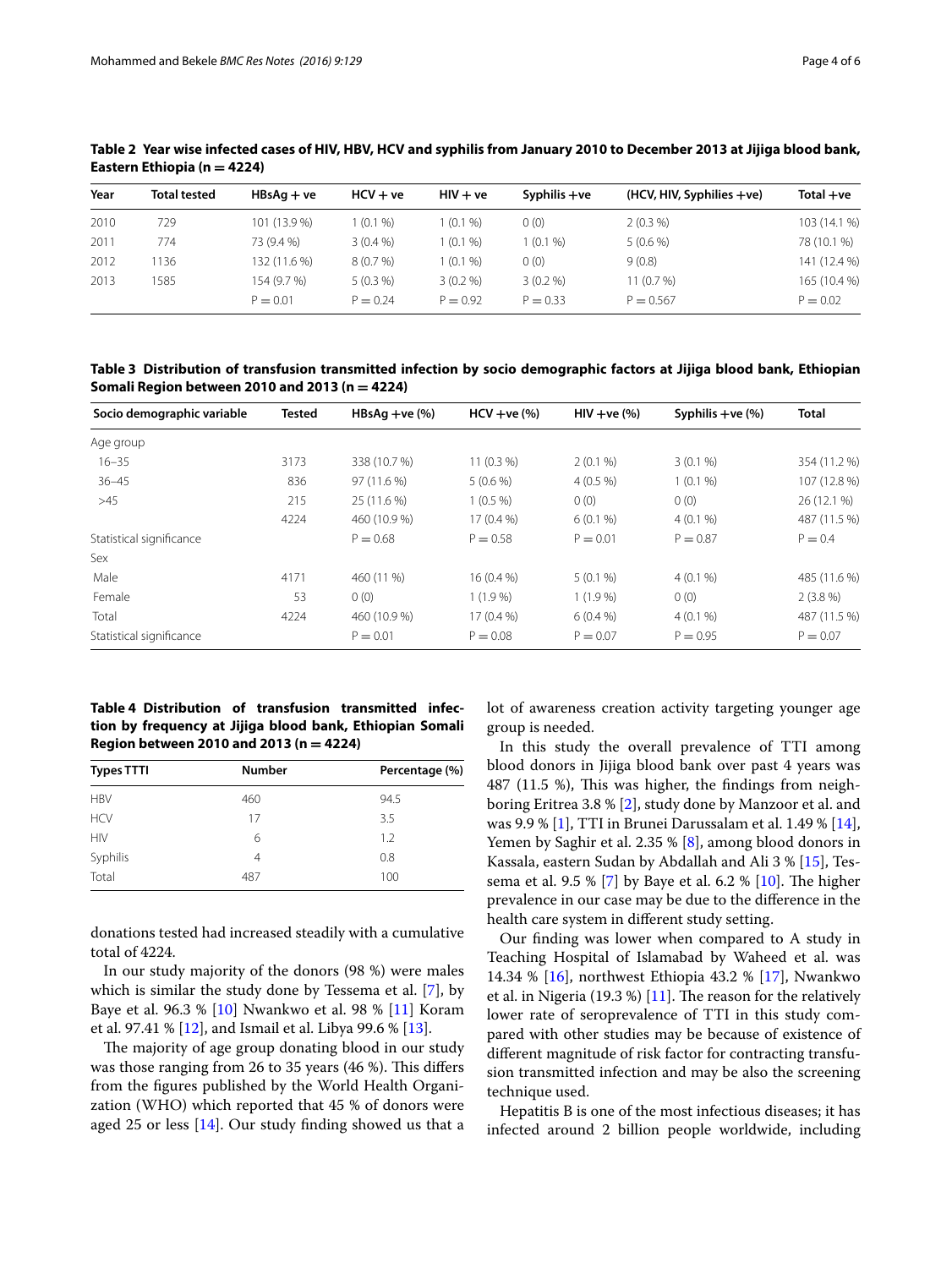an estimated 400 million chronically infected cases. It is also hyper endemic in sub-Saharan Africa and Asia [\[2](#page-5-1)]. In our study the prevalence rate of HBs Ag was 10.9 %. This figure is comparable with Nwankwo et al.  $10.9 % [11]$  $10.9 % [11]$  $10.9 % [11]$ , 10.9 % among street dwellers in Gondar city [[18\]](#page-5-17). The current study finding classify study area as WHO high endemic classification [\[19\]](#page-5-18).

Our study finding is higher than 3.5 % by Lavanya et al. [[20\]](#page-5-19) in Pakistan and 2.58 % neighboring Eritrea 4 %, Tessema et al. Gondar University Teaching Hospital 4.7 % [[7\]](#page-5-6), Baye et al. 2007 6.2 % [[10\]](#page-5-9), Sharew et al. 4.66 % [[21](#page-5-20)] Anagaw et al. 6 % [[22](#page-5-21)] Negero et al. 5.7 % [[23\]](#page-5-22) among VCT clients, Shiferaw et al. 6.3 % [\[24](#page-5-23)] among medical waste handlers,  $4.9 \%$  [[25\]](#page-5-24) among pregnant women attending ANC and also higher than 7 % [[26\]](#page-5-25) community based survey in Addis Ababa by Abebe and others.

However our current finding is lower when compared to study done on donors at Felege Hiwot referral hospital 25 % [[17\]](#page-5-16) Buseri et al. Nigeria 18.6 % [\[27](#page-5-26)], Taye et al. 22.3 % [\[28](#page-5-27)], Bereka Medical center, Southeast Ethiopia.

From our study, the prevalence rate of HCV was 0.4 %, this is low when compared with 3.1 % in Sudan [\[15](#page-5-14)], Tessema et al. 0.7 % [\[7](#page-5-6)], Baye et al. 1.7 % [[10\]](#page-5-9), Dessie et al. 13.3 % [[17\]](#page-5-16), Wasfi and Sadek among Egyptian donors (3.5 %) [\[6](#page-5-5)], Yohannes Zenebe et al. 0.6 % [\[29\]](#page-5-28) among pregnant women, 0.9 % prevalence among population and 1.3 % among adults over 15 years old [\[30](#page-5-29)] 0.8 % [\[25](#page-5-24)], Anagaw et al. 1 % among medical waste handlers [\[22](#page-5-21)], Bekele Sharew et al. 0.61 % [\[21\]](#page-5-20), and Taye et al. 3.6 % [\[28](#page-5-27)].

Our finding is higher than Rishi Diwan and Manu Mathur found no cases of HCV infection [[31\]](#page-5-30), Anagaw et al. [[22\]](#page-5-21) which was no cases among non medical waste handlers.

The low prevalence of HCV when compared with HBV might be due to the fact that HCV is less infective when compared with HBV and HCV is transmitted mainly through transfusion of blood or blood products, intravenous drug abuse and needle sharing which may not common in Ethiopian Somali Region.

The prevalence of HIV in our study 0.1 % which is lower when compared with national prevalence of 1.9 % for women and 1.0 % for men with an overall prevalence of 1.5 and 1.1 % of Ethiopian Somali Region and study area [[32\]](#page-5-31) but higher than study from Egypt in which it was no cases reported [\[33\]](#page-5-32).

The prevalence of syphilis in our study 0.1 % which is lower than previous studies reported syphilis prevalence ranging from 1 to 10.9 % from Ethiopia in diverse risk groups such as pregnant women, blood donors, street dwellers and elderly people [[34\]](#page-5-33).

Even though different study conducted in Ethiopia report co-infection of TTI  $[7, 18, 22, 25, 30]$  $[7, 18, 22, 25, 30]$  $[7, 18, 22, 25, 30]$  $[7, 18, 22, 25, 30]$  $[7, 18, 22, 25, 30]$  $[7, 18, 22, 25, 30]$  $[7, 18, 22, 25, 30]$  $[7, 18, 22, 25, 30]$  $[7, 18, 22, 25, 30]$  $[7, 18, 22, 25, 30]$ , in this study there was no any co-infection found, the absence of co-infection by HBV, HCV and HIV among blood donors might be due to the presence of small number of HIV, HCV, and syphilis positive donors when compared with HBsAg.

Another approach to improve the safety of blood donation is the introduction of more sensitive test such as the nucleic acid testing (NAT). NAT can detect viraemia and acute viral infections during the serological window period when all serological markers are still negative [\[14](#page-5-13)].

NAT is recommended to detect recently infected donors in the window phase of infection, and the main reason for not using in our study area is unaffordable for developing countries like Ethiopia and study area.

In our study area, Malaria screening is not provided routinely due to pre donation interview in which donors having history of malaria cases will be omitted.

There was also statistically significant deference  $(X^2 = 8.37, P = 0.01)$  of HIV virus was seen as the age of donors increased the infection of the virus also increased this may suggest requirement of younger blood donors.

Statistically significant deference in the number of donation and TTI observed from year to year in Jijiga blood bank of Ethiopia Somali Region, attention is needed by decision maker toward knowing the exact situation of the virus in the community.

In our study seroprevalence of TTIs was higher among male donors compared to female donors. The findings may be due to less number of females donating blood; therefore fewer females are screened compared to males.

Even though the trends of TTI as well as hepatitis B fluctuating from year to year, the high prevalence of hepatitis B infections in Ethiopian Somali Region suggests further community based studies to identify the main risk factor exposing Somali communities for blood-borne infections and to develop population-specific interventions to interrupt transmission.

The majority of donors at Jijiga blood banks were replacement (family) donors, a low proportion of voluntary donors may be the indication of a lot of activities are expected from regional health bureau to attain 100 % voluntary donors.

#### **Conclusions**

The present study clearly shows a high seroprevalence of TTIs among blood donors at Jijiga blood bank of Ethiopian Somali Region. Our study showed the increase in HBV prevalence, poor women participation, and a low proportion of voluntary donors in blood donation activities.

#### **Recommendation**

Promoting the culture of voluntary donors, recruitment of female blood donors and proper testing of donor's blood by using standard methods are recommended.